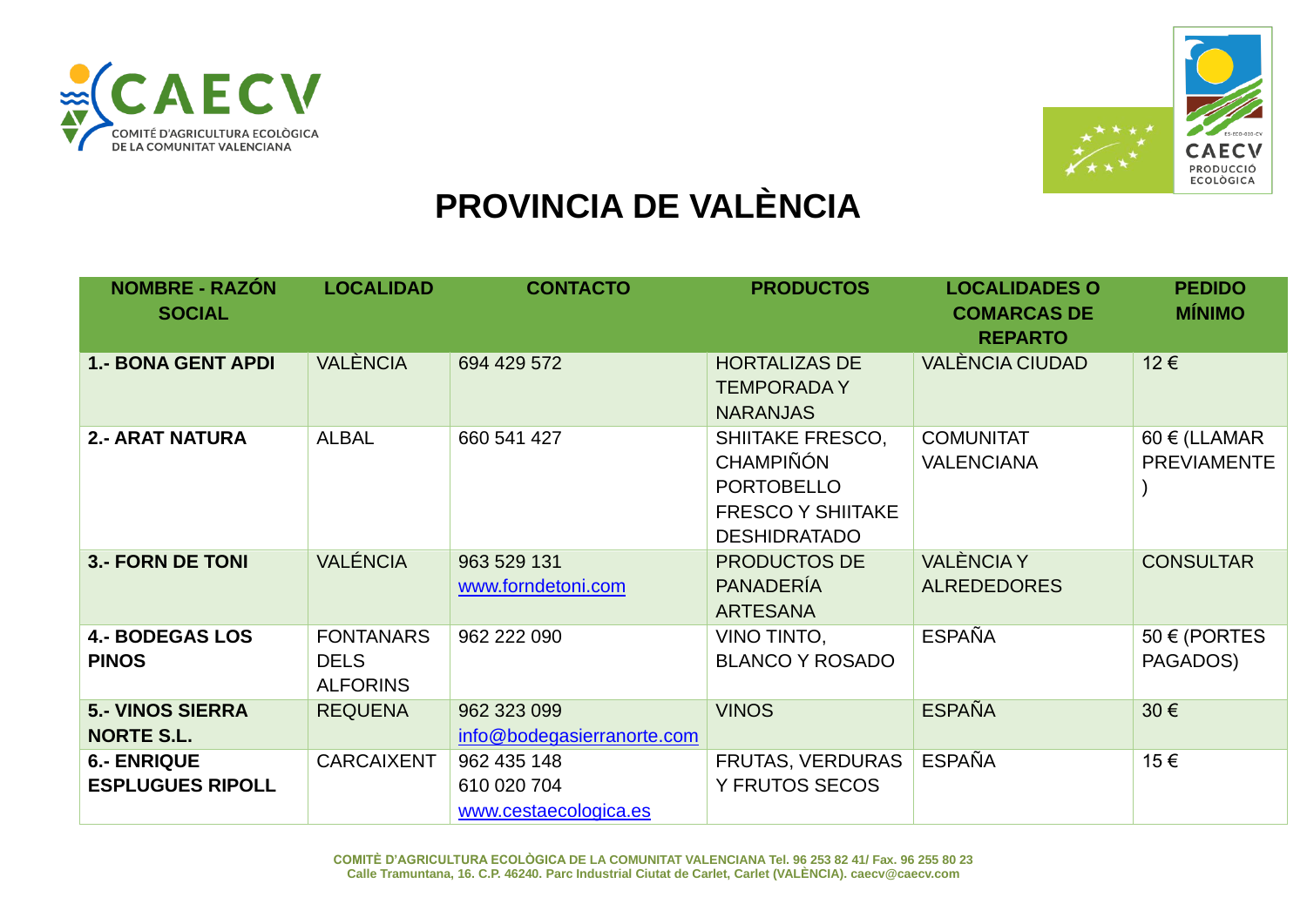



|                                                        |                  | www.ecofresco.es |                                                                                                                                                                                                                                                               |                                       |                         |
|--------------------------------------------------------|------------------|------------------|---------------------------------------------------------------------------------------------------------------------------------------------------------------------------------------------------------------------------------------------------------------|---------------------------------------|-------------------------|
| <b>7.- HOSHIGAKI SPAIN</b><br>S.L                      | <b>ALZIRA</b>    | 627 519 693      | <b>KAKI SECO</b>                                                                                                                                                                                                                                              | <b>ESPAÑA</b>                         | 22€                     |
| <b>8.- ENRIC TORTOSA</b><br><b>LLIN</b>                | <b>ONTINYENT</b> | 627 318 139      | FRUTAS,<br>VERDURAS,<br><b>PRODUCTOS</b><br>ENVASADOS,<br>GRANEL, HARINAS,<br>PASTA,<br>LEGUMBRES,<br>CEREALES,<br>AZÚCAR, CACAO,<br><b>SEMILLAS, FRUTOS</b><br>SECOS, IOGUR,<br>QUESOS, TOFU,<br>SEITAN,<br><b>HAMBURGUESAS</b><br>VEGETALES, PAN,<br>ACEITE | <b>VALL D'ALBAIDA</b>                 | 40€                     |
| <b>9.- HORCHATAS</b><br><b>MERCADER S.L.</b>           | <b>PATERNA</b>   | 644 052 827      | <b>HORCHATA BIO</b>                                                                                                                                                                                                                                           | <b>COMUNITAT</b><br><b>VALENCIANA</b> | 1 CAJA (12<br>UNIDADES) |
| 10.- SAT ECOCULTIVOS<br><b>VALENCIANOS</b>             | <b>ALZIRA</b>    | 647 616 197      | <b>NARANJAY</b><br><b>MANDARINA</b>                                                                                                                                                                                                                           | <b>COMUNITAT</b><br><b>VALENCIANA</b> | 20€                     |
| <b>11.- MEDITERRANEAN</b><br><b>GOURMET OLIVE OILS</b> | <b>ENGUERA</b>   | 670 216 328      | <b>ACEITE</b>                                                                                                                                                                                                                                                 | <b>COMUNITAT</b><br><b>VALENCIANA</b> | 39€                     |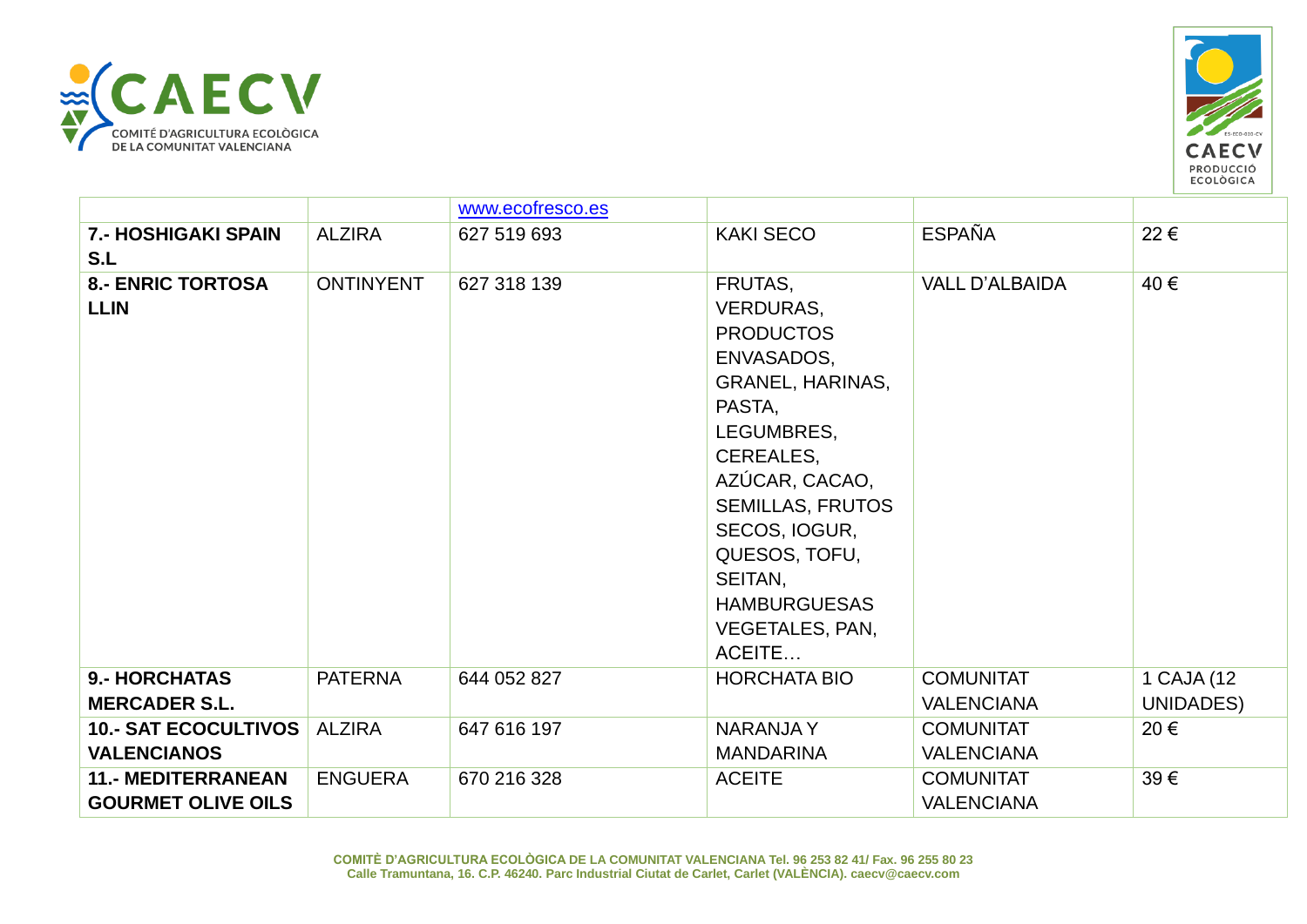



| S.L.                                           |                                |                                   |                                                                                                          |                                        |                                               |
|------------------------------------------------|--------------------------------|-----------------------------------|----------------------------------------------------------------------------------------------------------|----------------------------------------|-----------------------------------------------|
| <b>12.- FRANCISCO</b><br><b>SANCHO PRIETO</b>  | <b>GAVARDA</b>                 | 617 512 810                       | <b>GUISANTES, HABAS,</b><br><b>LECHUGASY</b><br><b>TIRABEQUE</b>                                         | <b>RIBERA ALTA Y</b><br><b>COSTERA</b> | 15€                                           |
| <b>13.- OLI-OLI</b><br><b>BIODINÁMICO S.L.</b> | <b>REQUENA</b>                 | 670 346 798<br>info@olioli.es     | <b>ACEITE DE OLIVA</b><br><b>VIRGEN EXTRA</b>                                                            | <b>ESPAÑA</b>                          | 36 € (PORTES<br><b>GRATUITOS)</b>             |
| 14.- UNIÓN REXI S.L.                           | <b>CARLET</b>                  | 962 538 022<br>info@unionrexi.com | <b>PRODUCTOS</b><br><b>VEGETALES</b><br><b>DESHIDRATADOS Y</b><br><b>FRUTOS Y FRUTAS</b><br><b>SECAS</b> | <b>ESPAÑA</b>                          | 100€                                          |
| 15.- HNOS. RUIXO S.L.                          | <b>PUÇOL</b>                   | 676 485 662                       | <b>HINOJO Y APIO</b>                                                                                     | <b>MAYORISTAS</b>                      | 300€                                          |
| <b>16.- VITICULTORES</b><br><b>NELEMAN S.L</b> | <b>CASAS DEL</b><br><b>REY</b> | 634 794 119                       | <b>VINO</b>                                                                                              | <b>ESPAÑA</b>                          | <b>SIN PEDIDO</b><br><b>MÍNIMO</b>            |
| <b>17.- TERRA I XUFA</b>                       | <b>VALÈNCIA</b>                | 610 867 575                       | <b>CHUFAY</b><br><b>PRODUCTOS</b><br><b>DERIVADOS</b>                                                    | <b>ESPAÑA</b>                          | 30€                                           |
| <b>18.- MESQUEHORTA</b><br>COOP. V.            | <b>ONTINYENT</b>               | 645039405                         | FRUTA, VERDURA,<br><b>LEGUMBRES I</b><br><b>HARINAS</b>                                                  | <b>ONTINYENT</b>                       | <b>SIN PEDIDO</b><br><b>MÍNIMO</b>            |
| 19.- BODEGAS<br><b>MURVIEDRO</b>               | <b>REQUENA</b>                 | 649 840 252                       | <b>VINOS Y CAVAS</b>                                                                                     | <b>ESPAÑA</b>                          | $6 \in +$ GASTOS<br>DE ENVÍO                  |
| 20.- AGROBLAINPA,<br>S.L.                      | ADEMÚZ                         | 978 782 499                       | <b>ACEITES</b><br><b>ESENCIALES,</b><br><b>ACEITES</b><br><b>VEGETALES,</b>                              | <b>ESPAÑA</b>                          | <b>SIN PEDIDO</b><br>MÍNIMO.<br><b>PORTES</b> |

**COMITÈ D'AGRICULTURA ECOLÒGICA DE LA COMUNITAT VALENCIANA Tel. 96 253 82 41/ Fax. 96 255 80 23 Calle Tramuntana, 16. C.P. 46240. Parc Industrial Ciutat de Carlet, Carlet (VALÈNCIA). caecv@caecv.com**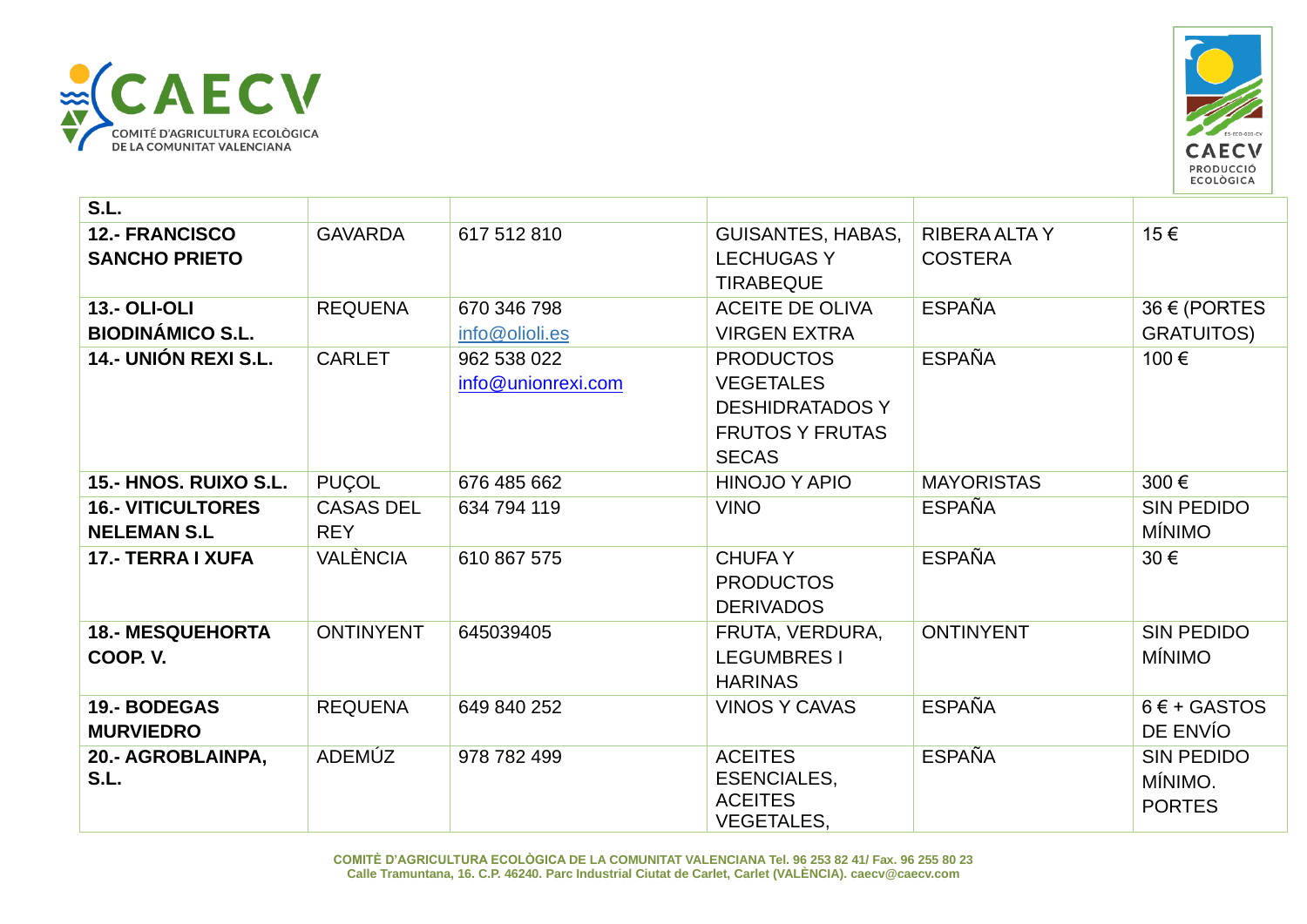



|                                       |                   |                                                            | HIDROLATOS,<br>PLANTA AROMÁTICA<br><b>DESHIDRATADA</b>                                                                                                                                      |                                                                                                                                                                          | PAGADOS A<br>PARTIR DE 100<br>$\epsilon$ antes de IVA<br>(excepto planta<br>aromática,<br>consultar). |
|---------------------------------------|-------------------|------------------------------------------------------------|---------------------------------------------------------------------------------------------------------------------------------------------------------------------------------------------|--------------------------------------------------------------------------------------------------------------------------------------------------------------------------|-------------------------------------------------------------------------------------------------------|
| <b>21.- ANA ROS</b><br><b>CARRERA</b> | <b>PUÇOL</b>      | 605 676 054                                                | NARANJAS (en<br>conversión)                                                                                                                                                                 | <b>PUERTO DE</b><br>SAGUNTO, SAGUNTO,<br>PUÇOL, EL PUIG,<br>RAFELBUNYOL, LA<br>POBLA DE FARNALS,<br>MASAMAGRELL,<br>MUSEROS, LA VENTA<br>DE EMPERADOR,<br><b>ALBALAT</b> | 15€                                                                                                   |
| 22.- BODEGAS MITOS,<br>S.A.           | <b>REQUENA</b>    | 962 300 703                                                | <b>VINOS Y CAVAS</b>                                                                                                                                                                        | <b>COMUNITAT</b><br><b>VALENCIANA</b>                                                                                                                                    | 30€                                                                                                   |
| 23.- JANUS FRUIT, S.L.                | <b>BENAGUASIL</b> | 600 525 278<br>ladepespensaverde.vegetaly<br>saludable.com | ZUMO DE NARANJA,<br><b>ZUMO DE</b><br>MANDARINA, ZUMO<br>DE KAKI, CREMA DE<br><b>VERDURAS CON</b><br>KALE Y CHLORELLA,<br><b>CREMADE</b><br><b>VERDURAS CON</b><br><b>ESPIRULINA, CREMA</b> | <b>ESPAÑA</b>                                                                                                                                                            | $30 \text{ } \in \text{ports}$<br>incluidos.<br>1 $\epsilon$ portes<br>pagados                        |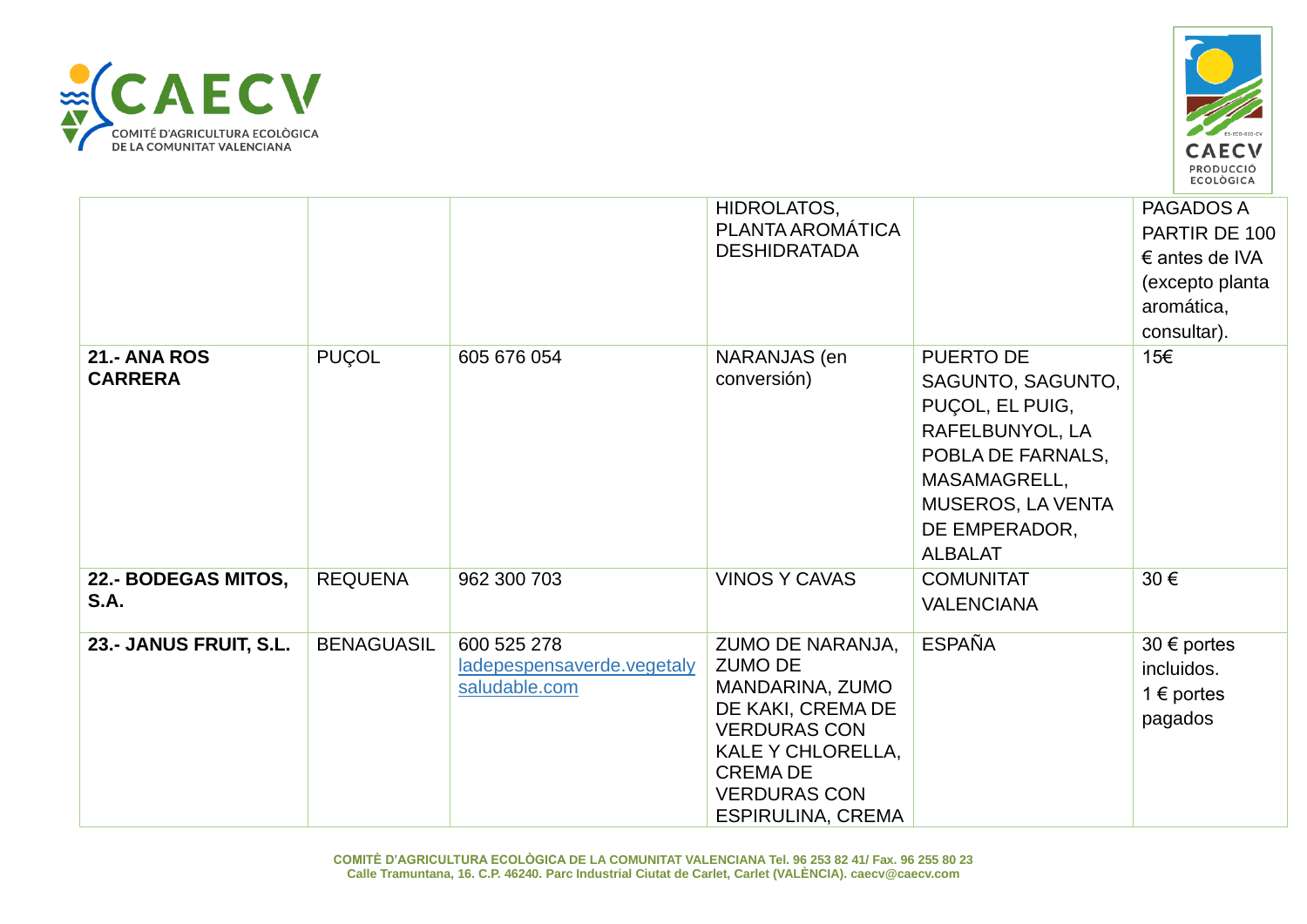



|                                                                       |                                       |                                 | DE CALABAZA CON<br><b>CHIA Y CREMA DE</b><br><b>CALABAZA CON</b><br><b>QUINOA Y</b><br><b>CÚRCUMA</b>                                   |                                         |                                                                                                                              |
|-----------------------------------------------------------------------|---------------------------------------|---------------------------------|-----------------------------------------------------------------------------------------------------------------------------------------|-----------------------------------------|------------------------------------------------------------------------------------------------------------------------------|
| <b>24.- HNOS. MARTINEZ</b><br>ZABALLOS, S.L.<br><b>ACEITE MOZAIRA</b> | <b>CHELVA</b>                         | 962 100 225 -<br>654 359 195    | <b>ACEITE</b>                                                                                                                           | <b>COMUNITAT</b><br><b>VALENCIANA</b>   | 1 CAJA (15<br>LITROS)                                                                                                        |
| <b>25.- JUAN FRANCISCO</b><br><b>CORTÉS LLINARES</b>                  | <b>SUECA</b>                          | 691 320 065                     | NARANJA, LIMÓN,<br><b>HABAS SECAS,</b><br><b>HABAS TIERNAS,</b><br>NÍSPEROS, LAUREL,<br>TOMILLO, ALOE<br>VERA, CAÑA DE<br><b>AZÚCAR</b> | LA RIBERA ALTA Y<br><b>BAJA</b>         | 30€                                                                                                                          |
| <b>26.- CAMPOENGUERA</b><br>COOP.V.                                   | <b>ENGUERA</b>                        | 962224102                       | <b>ACEITE DE OLIVA</b>                                                                                                                  | <b>VALÈNCIA</b>                         | 60€                                                                                                                          |
| <b>27.- PAGO DE</b><br><b>THARSYS</b>                                 |                                       | +34 230 3354                    | <b>VINOS Y CAVAS</b>                                                                                                                    | ESPAÑA EXCEPTO<br><b>ISLAS CANARIAS</b> | <b>SIN PEDIDO</b><br>MÍNIMO. A<br>PARTIR DE 100<br>$\epsilon$ PORTES<br><b>GRATUITOS</b><br>EN ESPAÑA<br>(SOLO<br>PENÍNSULA) |
| 28.- NAGATERM, S.L.                                                   | <b>MOTILLA DEL</b><br><b>PALANCAR</b> | 690 796 536<br>www.basemill.com | <b>BEBIDA VEGETAL DE</b><br><b>ALMENDRAS (6)</b><br>sabores)                                                                            | <b>VALÈNCIA Y</b><br><b>ALREDEDORES</b> | $24 \in +7 \in DE$<br><b>ENVÍO</b>                                                                                           |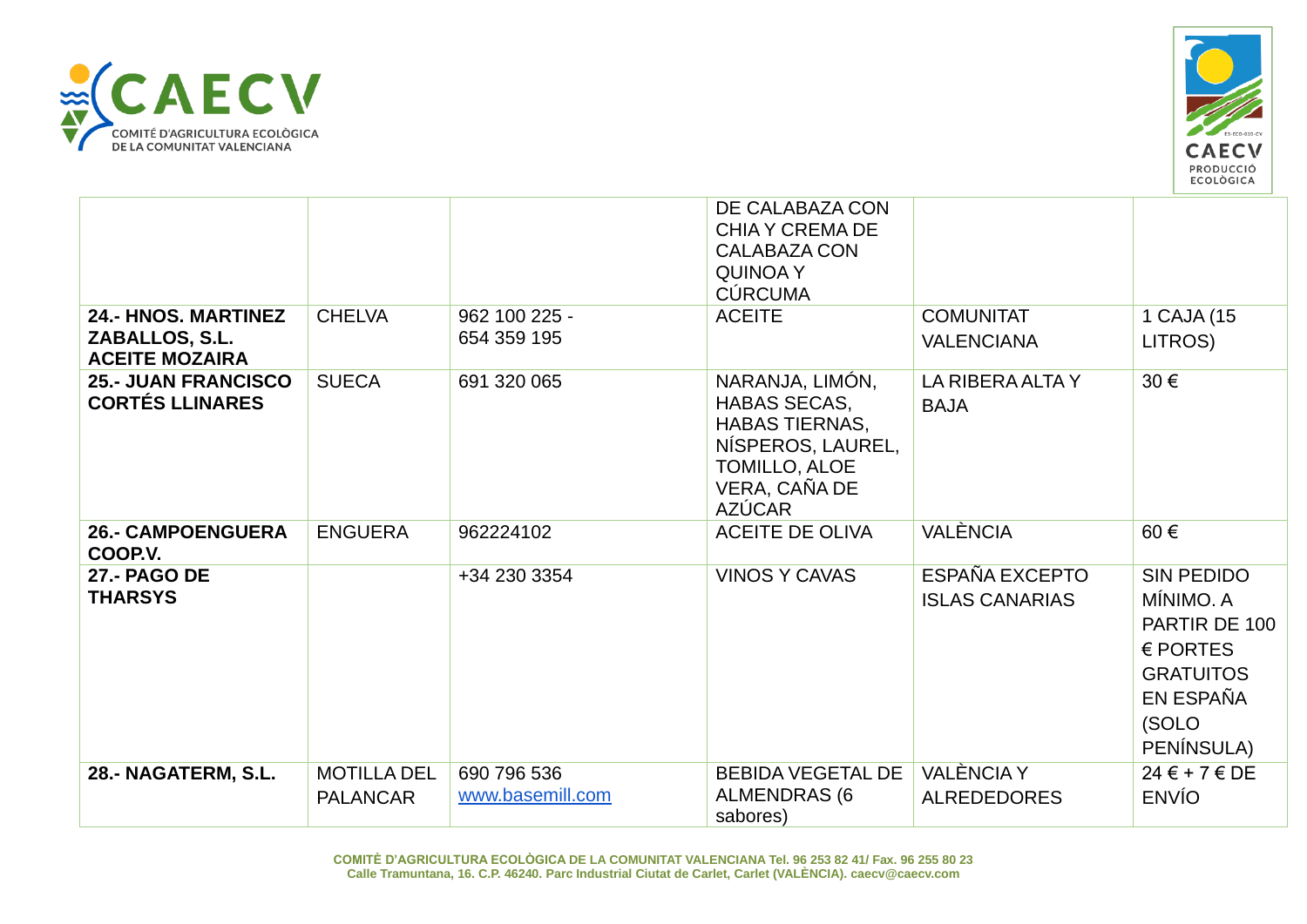



| <b>29.- DAVID CAMARASA</b><br><b>NÁCHER (HORTBIO)</b>                | <b>ALBAIDA</b>  | 646 003 334                      | HABAS,<br>ALCACHOFA,<br>CEBOLLA TIERNA,<br>PIMIENTO PADRÓN,<br><b>TOMATE CHERRY,</b><br><b>TOMATE PERA,</b><br>JUDÍA, SANDIA,<br><b>BERENJENA</b><br>LISTADA,<br><b>CALABACIN</b> | VALÈNCIA Y ALICANTE                                                                                                              | <b>CONSULTAR</b>                |
|----------------------------------------------------------------------|-----------------|----------------------------------|-----------------------------------------------------------------------------------------------------------------------------------------------------------------------------------|----------------------------------------------------------------------------------------------------------------------------------|---------------------------------|
| <b>30.- MEDITERRANEAN</b><br><b>QUALITY RICE, S.L.</b>               | <b>SOLLANA</b>  | 963 283 938<br>678 946 033       | <b>ARROZ Y QUINOA</b>                                                                                                                                                             | <b>ESPAÑA</b>                                                                                                                    | 25€                             |
| <b>31.- SILVESTRE</b><br><b>AGRICULTURA</b><br><b>ECOLÓGICA, S.L</b> | <b>FOIOS</b>    | 662 58 16 46                     | <b>VERDURAS,</b><br><b>FRUTAS, FRUTOS</b><br><b>SECOS, CEREALES</b><br><b>Y LEGUMBRES A</b><br><b>GRANEL, ACEITE,</b><br><b>MIELY HUEVOS</b>                                      | <b>HORTA NORD</b>                                                                                                                | 25€                             |
| 32.- CARLOS VERDÚ                                                    | <b>ALBUIXEC</b> | 636 007 792                      | <b>VERDURAS DE</b><br><b>TEMPORADA</b>                                                                                                                                            | VALÈNCIA Y PUNTOS<br>DE RECOGIDA DE LOS<br><b>BARRIOS DE EL</b><br>CABANYAL, RUSSAFA,<br><b>EL CARMENY</b><br><b>BENIMACLET.</b> | 15€                             |
| 33.- LA VALL DE LA<br><b>CASELLA, COOP.V</b>                         | <b>ALZIRA</b>   | 675 213 189<br>www.lacasella.bio | CÍTRICOS, CAQUI,<br><b>AGUACATES Y OTRA</b><br><b>FRUTA FRESCA</b><br>MEDITERRÁNEA,                                                                                               | ESPAÑA Y EUROPA                                                                                                                  | 50€<br>pedidos@lacas<br>ella.es |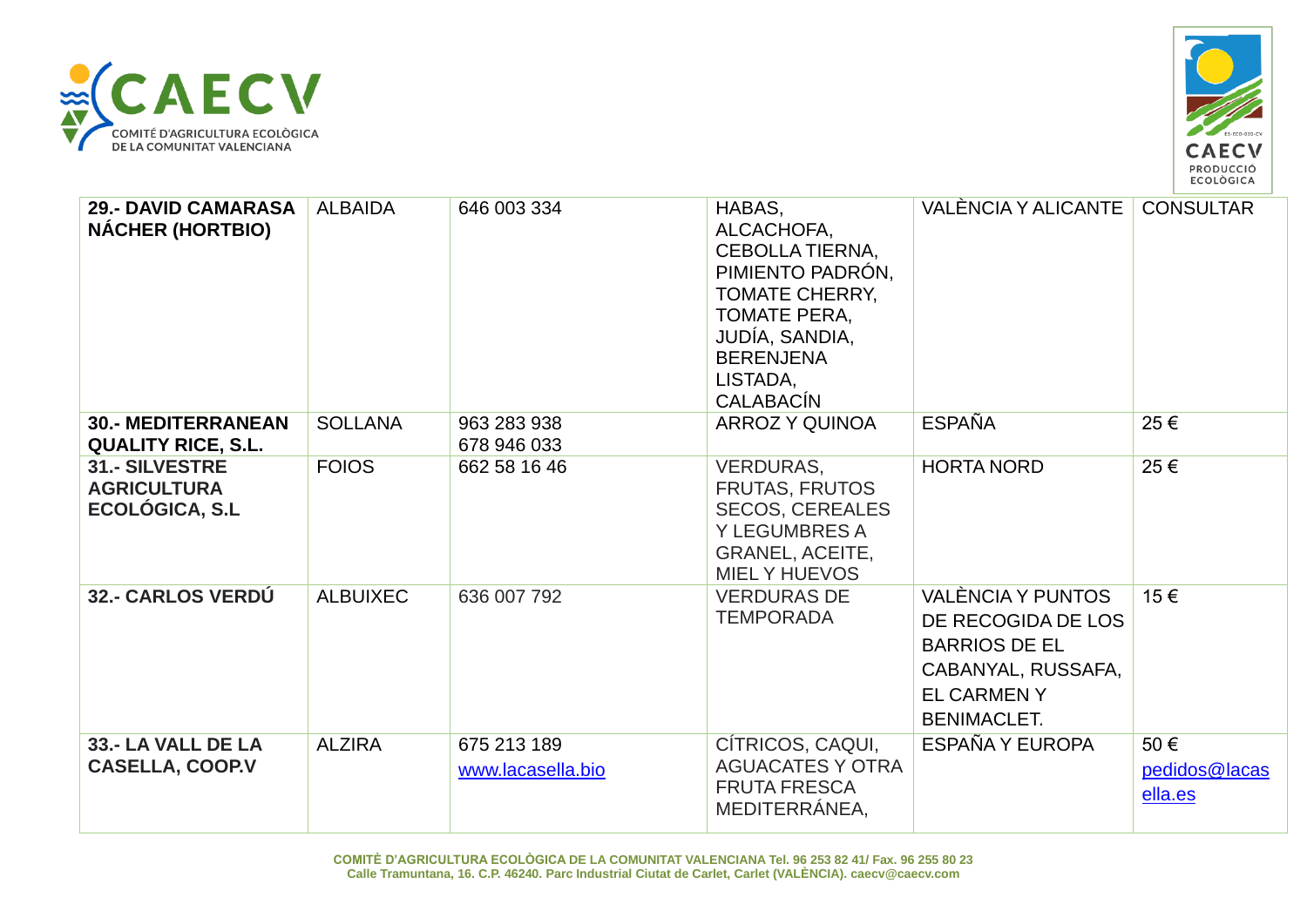



|                                                                                               |                   |                                                                    | <b>HORTALIZAS Y</b><br><b>ALGUNOS</b><br><b>ELABORADOS</b>                                                               |                                                      |                                                                                 |
|-----------------------------------------------------------------------------------------------|-------------------|--------------------------------------------------------------------|--------------------------------------------------------------------------------------------------------------------------|------------------------------------------------------|---------------------------------------------------------------------------------|
| <b>34.- JOSE COGOLLOS</b><br><b>BALLESTER Y CIA C.B.</b><br>(HUERTO DE SAN<br><b>EUSEBIO)</b> | <b>CARCAIXENT</b> | 669 786 920<br>www.huertosaneusebio.com                            | <b>CÍTRICOS Y</b><br><b>GRANADA EN</b><br><b>TEMPORADA</b>                                                               | <b>ESPAÑA</b>                                        | <b>SIN PEDIDO</b><br><b>MÍNIMO</b>                                              |
| 35.- ALMALIBRE AÇAÍ,<br>S.L.                                                                  | VALÈNCIA          | 675 780 250                                                        | PULPA, MEZCLAS                                                                                                           | <b>ESPAÑA</b>                                        | VALENCIA 16 €,<br><b>RESTO DE</b><br>ESPAÑA 10<br>CAJAS (35,28<br>$\epsilon$ ). |
| 36.- ARTESPIGA,<br><b>S.L.: PAN Y BOLLERIA</b>                                                | <b>SILLA</b>      | 962 421 262 - 638 303 451<br>artespiga@artespiga.com               | <b>PAN Y BOLLERIA</b><br><b>ECOLOGICA</b>                                                                                | <b>COMUNITAT</b><br><b>VALENCIANA</b>                | <b>SIN PEDIDO</b><br><b>MÍNIMO</b>                                              |
| <b>37.- LLAURADORS DE</b><br><b>SOMNIS C.E.E.</b>                                             | <b>ALCÀSSER</b>   | 663 747 581                                                        | <b>ZUMO DE GRANADA</b>                                                                                                   | HORTA NORD, SUD,<br>OEST. VALÈNCIA Y<br>RIBERA BAIXA | Una caja de 6<br>botellas 42€, a<br>7€/botella                                  |
| <b>38.- LLAURADORS DE</b><br><b>SOMNIS SAT.</b>                                               | <b>ALCÀSSER</b>   | 663 747 581                                                        | <b>BRASSICAS,</b><br>HINOJO, NAVEL<br><b>LANE LATE.</b>                                                                  | HORTA NORD, SUD,<br>OEST. VALÈNCIA Y<br>RIBERA BAIXA | 50€                                                                             |
| 39.- Mª ÁNGELES<br><b>AVILÉS GARCÍA</b><br>(MONVITAL)                                         | <b>VALÈNCIA</b>   | 654 115 965 - 962 025 290<br>info@monvital.com<br>www.monvital.com | <b>TRANSFORMADOS</b><br><b>VEGETALES</b><br>(SALSAS, PATÉS,<br>HUMMUS, CREMAS<br><b>DULCES, POSTRES,</b><br>FERMENTADOS, | <b>COMUNITAT</b><br><b>VALENCIANA</b>                | 50€                                                                             |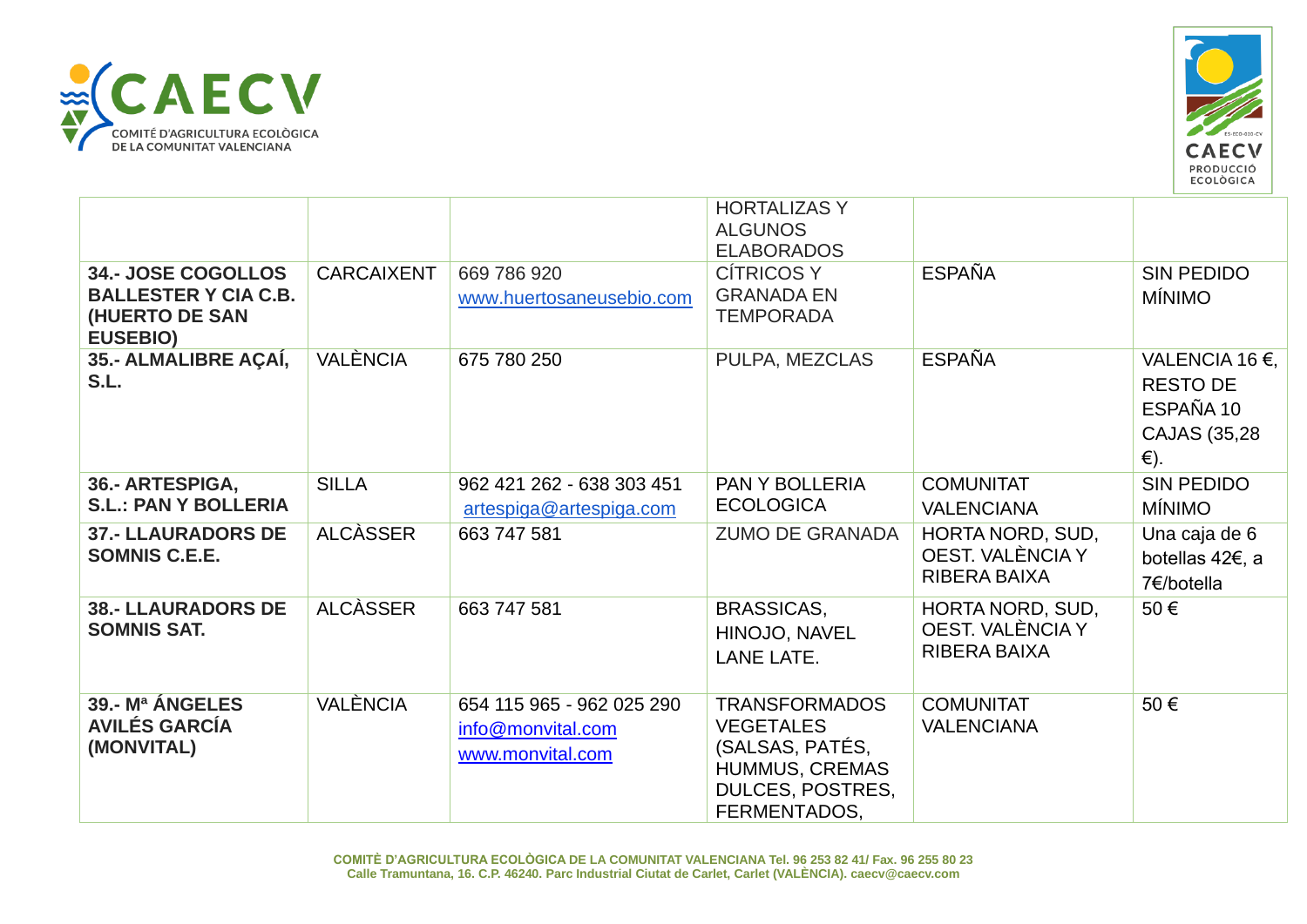



|                                                                     |                        |             | <b>CREMAS DE</b><br><b>VERDURAS)</b>                                                                                                                                                                                                                                                                                         |                                                                                                                     |                                    |
|---------------------------------------------------------------------|------------------------|-------------|------------------------------------------------------------------------------------------------------------------------------------------------------------------------------------------------------------------------------------------------------------------------------------------------------------------------------|---------------------------------------------------------------------------------------------------------------------|------------------------------------|
| <b>40.- JOSÉ FRANCISCO</b><br><b>RAMÍREZ GREGORIO</b>               | SOT DE<br><b>CHERA</b> | 696 580 622 | <b>CABRITO</b>                                                                                                                                                                                                                                                                                                               | VALÈNCIA, LOS<br>SERRANOS, CAMP DE<br>TURIA, UTIEL -<br>REQUENA, HOYA DE<br><b>BUÑOL, RESTO</b><br><b>CONSULTAR</b> | 50€                                |
| <b>41.- ALQUERÍA VICENT</b><br><b>MARTÍ - LAIA CLIMENT</b><br>RAGA. | <b>ALBORAIA</b>        | 619 111 611 | BROQUILI, COL-I-<br>FLOR, COL<br>ARRISSADA, COL<br>XATA, BLEDES,<br>ESCAROLA, ESPINA<br>CS, ENCIAMS,<br>PORRO,<br>ALBERGÍNIA,<br>CARABASSA,<br>CARABASSETA,<br>FAVES,<br>COGOMBRES,<br>PIMENTONS,<br><b>TOMATES, MELONS</b><br>D'ALGER, ALLS,<br>CEBES, XUFA,<br>FENOL, CREILLES,<br><b>REMOLATXAI</b><br><b>PASTANAGUES</b> | <b>ESPAÑA</b>                                                                                                       | <b>SIN PEDIDO</b><br><b>MÍNIMO</b> |
| <b>42.- GOURMETGANDIA</b><br>S.C.                                   | <b>GANDÍA</b>          | 645 744 379 | <b>ALMENDRAS</b><br><b>VARIEDAD</b>                                                                                                                                                                                                                                                                                          | <b>ESPAÑA</b>                                                                                                       | 10 kg.                             |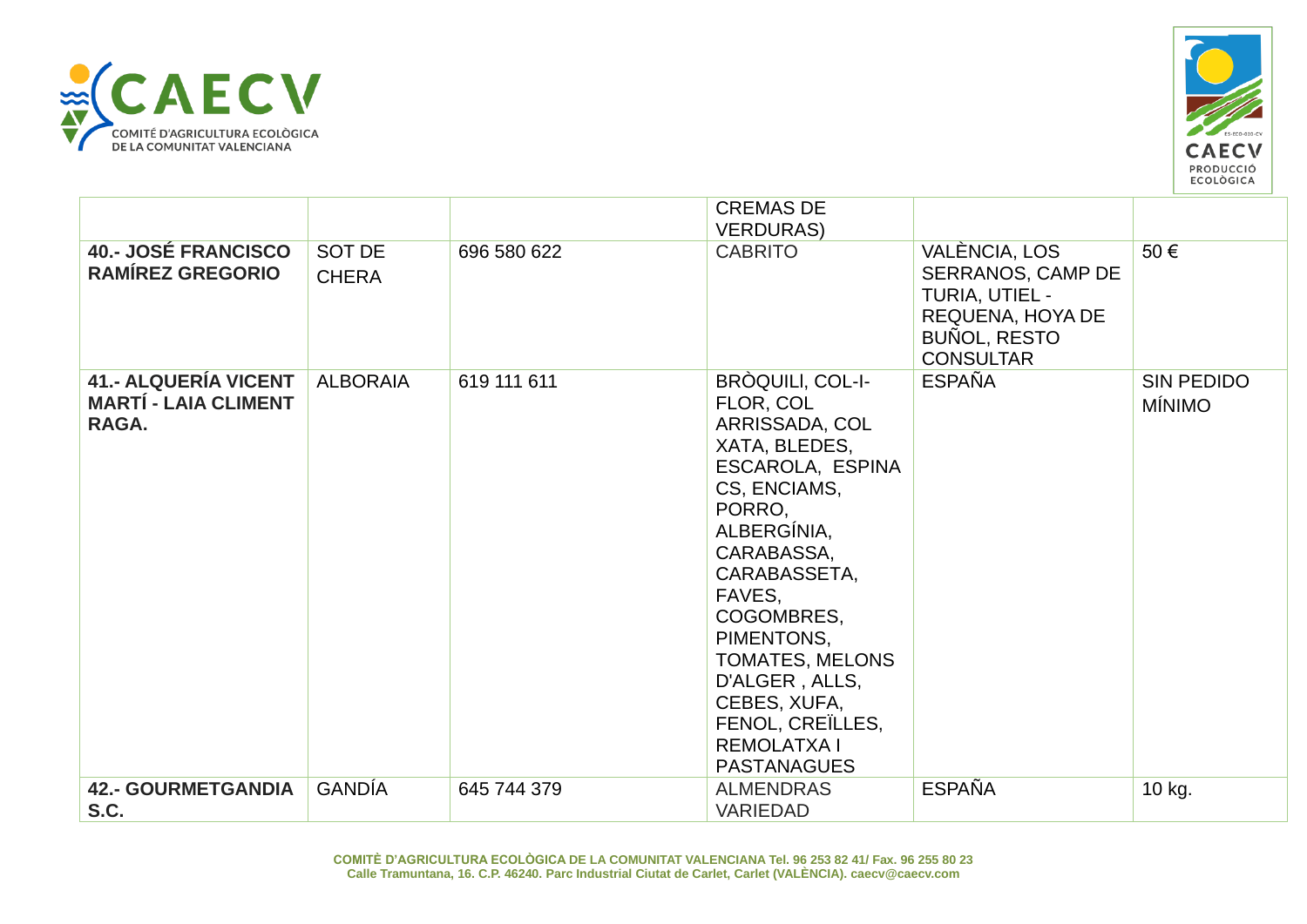



|                                                   |                                                   |             | <b>MARCONA CON</b><br>CÁSCARA (en<br>conversión)                                                                                                                              |                                           |                                                                                                                              |
|---------------------------------------------------|---------------------------------------------------|-------------|-------------------------------------------------------------------------------------------------------------------------------------------------------------------------------|-------------------------------------------|------------------------------------------------------------------------------------------------------------------------------|
| <b>43.- CHRISTIAN</b><br><b>BLAUENSTEINER</b>     | <b>ALGIMIA DE</b><br><b>ALFARA</b>                | 676 827 367 | <b>CAQUIS</b>                                                                                                                                                                 | <b>DESDE SEGORBE A</b><br><b>VALÈNCIA</b> | <b>SIN COSTE</b><br><b>PARA</b><br><b>SEGORBEY</b><br>SAGUNTO.<br>CASTELLÓ Y<br>VALÈNCIA<br><b>PEDIDO</b><br>MÍNIMO 25 $\in$ |
| <b>44.- OXFAM INTERMÓN</b><br>(FUNDACIÓN)         | <b>PATERNA</b>                                    | 638 062 165 | CAFÉS, AZÚCARES,<br>TÉS, CHOCOLATES,<br><b>PRODUCTOS</b><br><b>DERIVADOS DEL</b><br>CACAO, GALLETAS,<br><b>CEREALES</b><br>(ARROCES, PASTA,<br>QUINOA),<br><b>CONDIMENTOS</b> | <b>ESPAÑA</b>                             | 15€. PEDIDO<br>MÍNIMO SIN<br>PORTES.<br>$30 \in PARA$<br>ENVÍOS A LA<br><b>PENÍNSULA</b>                                     |
| <b>45.- COLTERRA</b><br><b>AGROPECUARIA, S.L.</b> | <b>CARLET</b>                                     | 605 290 340 | <b>PANELA</b>                                                                                                                                                                 | <b>TODAS</b>                              | 28€                                                                                                                          |
| <b>46.- BODEGAS NODUS,</b><br>S.L.U               | <b>CAUDETE DE</b><br><b>LAS</b><br><b>FUENTES</b> | 962 174 029 | <b>VINO</b>                                                                                                                                                                   | <b>COMUNITAT</b><br><b>VALENCIANA</b>     | UNA CAJA.<br><b>PUEDE SER</b><br><b>DE</b><br><b>REFERENCIAS</b><br><b>MIXTAS</b>                                            |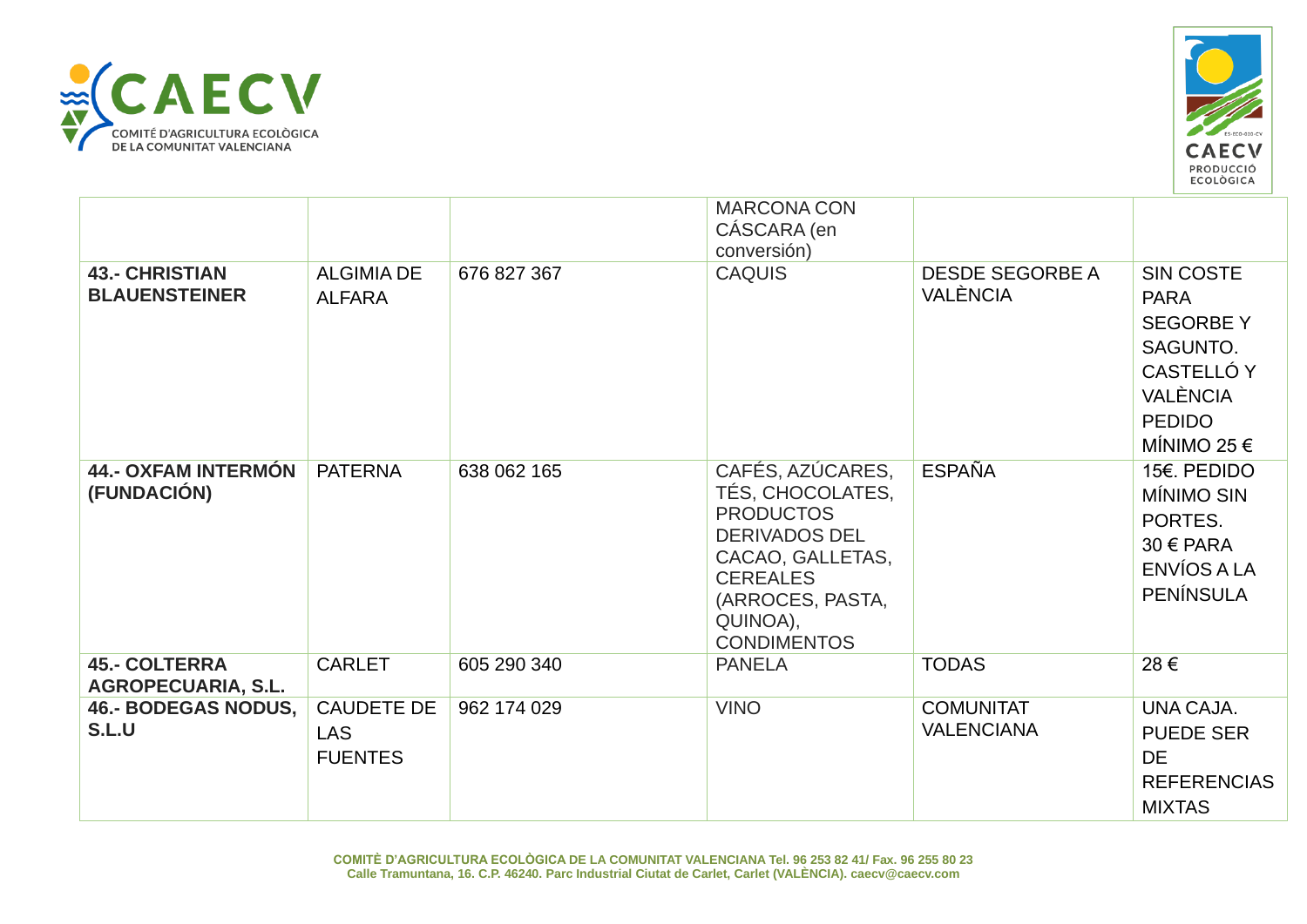



| <b>47.- CERVEZAS</b><br><b>FERNÁNDEZ PONS,</b><br>S.L.  | <b>GODELLA</b>  | 963 901 799 - 647 457 120                                         | VINO, CERVEZA Y<br><b>VERMUT</b><br><b>ARTESANOS</b>                                                                                                                                         | <b>COMUNITAT</b><br><b>VALENCIANA</b> | 35 €                                                                                                                           |
|---------------------------------------------------------|-----------------|-------------------------------------------------------------------|----------------------------------------------------------------------------------------------------------------------------------------------------------------------------------------------|---------------------------------------|--------------------------------------------------------------------------------------------------------------------------------|
| <b>48.- VENDRELL</b><br><b>GOURMET, S.L.</b>            | <b>FAVARA</b>   | 650 868 201<br>info@vendrellgourmet.com<br>www.cervezagenesis.com | CERVEZA GÉNESIS<br>ARTESANAL DE<br><b>NARANJA</b>                                                                                                                                            | <b>PENÍNSULA</b>                      | PACK DE 6<br><b>BOTELLAS DE</b><br><b>33CL ORGANIC</b><br><b>ORANGE BEER</b><br>$18 \notin$ (GASTOS<br>DE ENVIO<br>INCLUIDOS). |
| 49.- MÓN ORXATA, S.L.                                   | <b>VALÈNCIA</b> | 660 020 721                                                       | <b>CHUFA</b>                                                                                                                                                                                 | VALÈNCIA Y PUEBLOS<br>DE ALREDEDOR    | 20€                                                                                                                            |
| 50.- BODEGAS<br><b>REBOLLAR ERNESTO</b><br>CÁRCEL, S.L. | <b>REQUENA</b>  | 607 436 362                                                       | <b>VINO TINTO JOVEN</b><br>DE BOBAL Y VINO<br>CRIANZA DE BOBAL.<br><b>AMBOS SIN</b><br><b>SULFITOS</b>                                                                                       | <b>COMUNITAT</b><br><b>VALENCIANA</b> | $15 \in +$ GASTOS<br>DE ENVÍO.<br>$60 \in$ SIN<br><b>GASTOS DE</b><br><b>ENVIO</b><br><b>INCLUÍDOS</b>                         |
| 51.- BODEGA<br><b>MUSTIGUILLO, S.A.</b>                 | <b>UTIEL</b>    | 962 168 260 - 673 404 561                                         | <b>VINOS (MESTIZAJE</b><br>TINTO, MESTIZAJE<br><b>BLANCO, FINCA</b><br>CALVESTRA, LA<br><b>GARNACHA DE</b><br>MUSTIGUILLO,<br>FINCA TERRERAZO,<br><b>QUINCHA CORRAL)</b><br>Y DIVERSOS PACKS | PENÍNSULA Y<br><b>BALEARES</b>        | <b>SIN PEDIDO</b><br>MÍNIMO (gastos<br>de envío gratis<br>por compras<br>superiores a<br>100€).                                |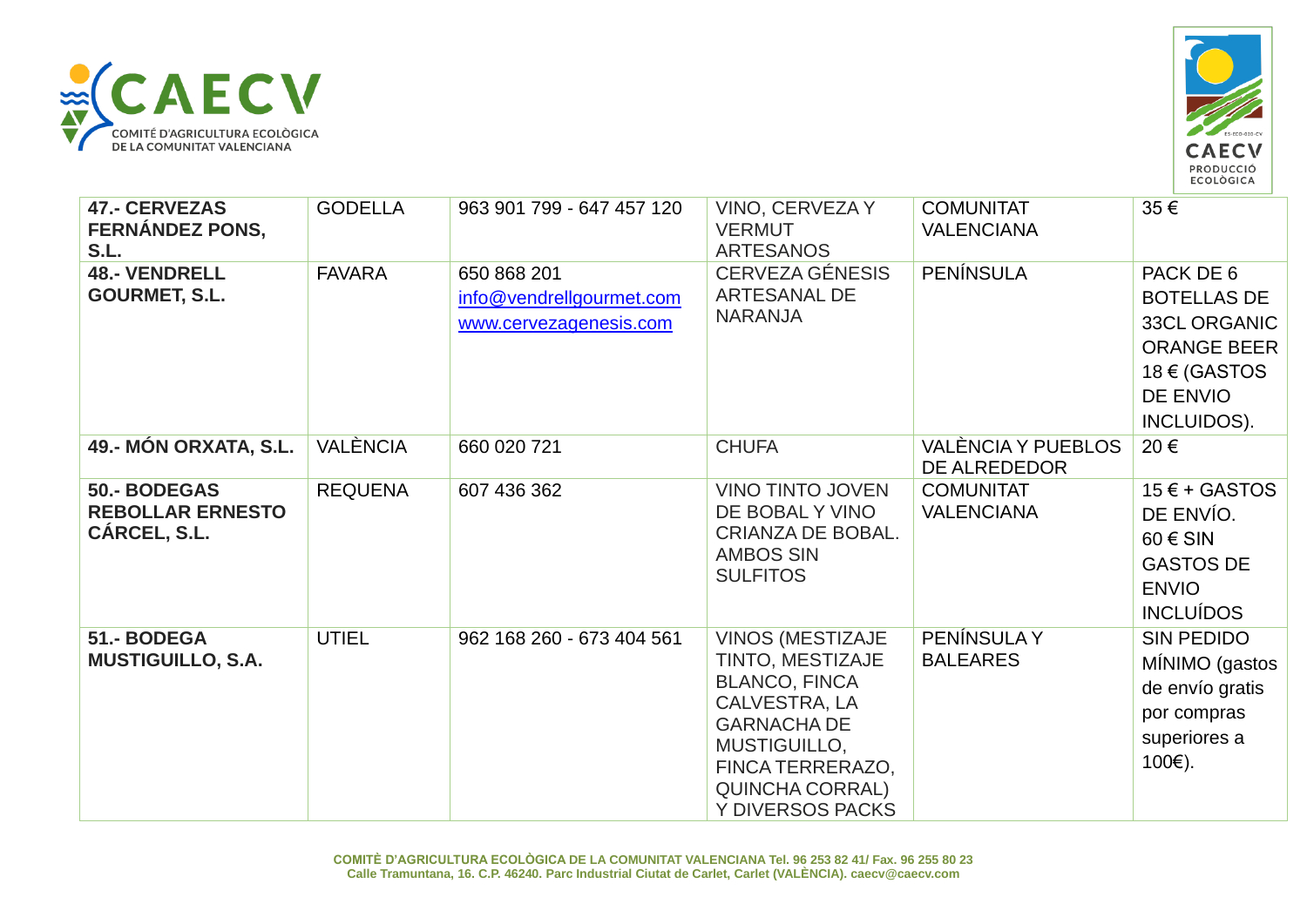



|                                                               |                                                    |                                                    | DE VINOS                                                                                                                                                                                         |                                                                           |                                                                                  |
|---------------------------------------------------------------|----------------------------------------------------|----------------------------------------------------|--------------------------------------------------------------------------------------------------------------------------------------------------------------------------------------------------|---------------------------------------------------------------------------|----------------------------------------------------------------------------------|
| <b>52.- ACEITES DE LAS</b><br><b>HERAS S.L.U.</b>             | <b>UTIEL</b>                                       | 962 172 261<br>www.aceitesdelasheras.com           | <b>ACEITE DE OLIVA</b><br><b>VIRGEN EXTRA</b>                                                                                                                                                    | ESPAÑA PENINSULAR,<br><b>EUROPA Y RESTO DEL</b><br><b>MUNDO</b>           | <b>UNA CAJA</b>                                                                  |
| <b>53.- VINOS Y SABORES</b><br><b>ECOLÓGICOS CB</b>           | <b>LA PORTERA</b><br>(REQUENA)                     | 686 428 020<br>www.vinosysaboresecologic<br>os.com | <b>VINO TINTO BOLBAL</b><br>(ANICETA), VINO<br>TINTO SUPERIOR,<br><b>BOBALY</b><br><b>TEMPRANILLO</b><br>(VITIS MIGUEL DE<br>MARIA)                                                              | PROVINCIA DE<br>VALÈNCIA.<br><b>CONSULTAR OTRAS</b><br><b>POBLACIONES</b> | 60€                                                                              |
| 54.- PEREPÉREZ<br><b>GARRIDO (DELICIES</b><br><b>DE DEUS)</b> | <b>VILLANUEVA</b><br><b>DE</b><br><b>CASTELLÓN</b> | 962 452 343<br>https://deliciesdedeus.com/         | <b>GINEBRA NARANJA</b><br>(69 MOMENTS),<br><b>VERMUT (6)</b><br><b>BROSSES), AIGUA</b><br>DE VALÈNCIA (5<br>FANECADES),<br><b>CERVESA (LA</b><br>RABOSA) I OLI (5<br><b>FANECADES</b><br>NATURE) | <b>COMUNITAT</b><br><b>VALENCIANA</b>                                     | <b>SIN PEDIDO</b><br>MÍNIMO.<br><b>PORTES</b><br>PAGADOS A<br>PARTIR DE 35<br>€. |
| <b>55.- CARLOS</b><br><b>MARTÍNEZ MORA</b>                    | <b>MANISES</b>                                     | 636 047 556<br>www.theorangefarmer.com             | NARANJA NAVELINA<br>Y LANE LATE,<br><b>MANDARINA</b><br><b>CLEMENULES</b>                                                                                                                        | <b>COMUNITAT</b><br><b>VALENCIANA</b>                                     | 21€                                                                              |
| 56.- OLEÍCOLA DEL<br>CABRIEL, S.L.                            | <b>VENTA DEL</b><br><b>MORO</b>                    | 669 542 901<br>luis@oleicoladelcabriel.com         | <b>ACEITE DE OLIVA</b><br><b>VIRGEN EXTRA</b>                                                                                                                                                    | <b>ESPAÑA</b>                                                             | 1 CAJA.<br><b>PORTES</b>                                                         |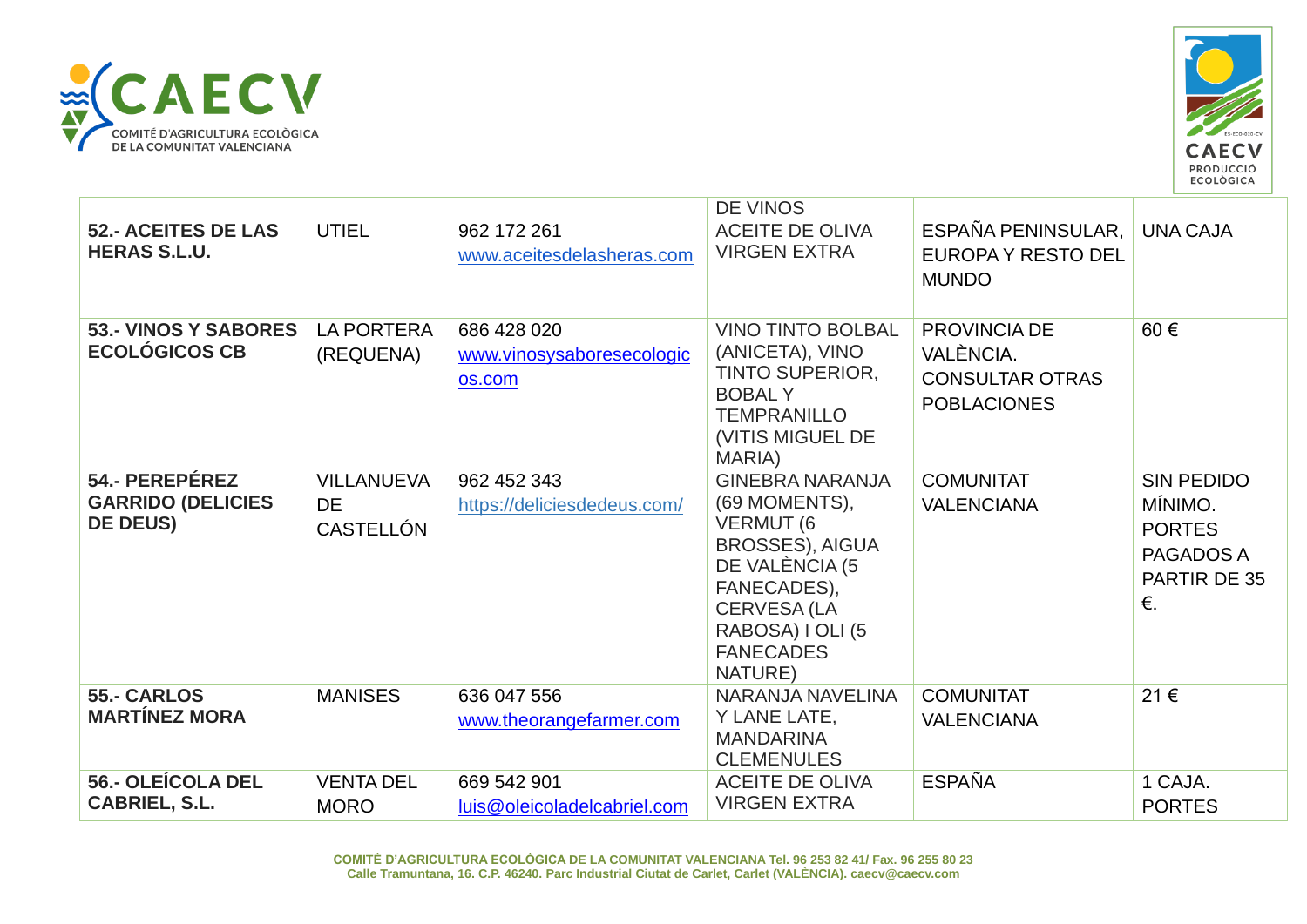



|                                                    |                   |                                                             |                                           |                                                                                                                                                                                                      | <b>GRATUÍTOS</b>                   |
|----------------------------------------------------|-------------------|-------------------------------------------------------------|-------------------------------------------|------------------------------------------------------------------------------------------------------------------------------------------------------------------------------------------------------|------------------------------------|
| $57. -$<br><b>AGROFUNCIONALES</b><br>S.L.          | <b>PUÇOL</b>      | 610 398 764<br>www.granadasecologicas.co<br>$\underline{m}$ | <b>GRANADAS</b><br>ACCO/WONDERFUL         | ESPAÑA (ISLAS Y<br><b>EUROPA CONSULTAR)</b>                                                                                                                                                          | $25 \in$ ENVIO<br><b>INCLUÍDO</b>  |
| <b>58.- HORTAVAL NATUR</b><br><b>S.L. SAIFRESC</b> | <b>CATARROJA</b>  | 655 848 385 (de 8 a 14h)<br>www.saifresc.com                | <b>FRUTA Y VERDURA</b>                    | <b>VALÈNCIA Y</b><br><b>ALREDEDORES</b><br><b>HASTA SAGUNTO,</b><br>NÁQUERA,<br><b>VILLAMARXANT,</b><br>GODELLETA,<br>LLOMBAI, L'ALCÚDIA,<br>ALZIRA Y CULLERA.<br>Preguntar por rutas de<br>reparto. | 50€                                |
| 59.- NATURALSA S.L.                                | <b>SINARCAS</b>   | 606 987 900                                                 | <b>HUEVOS</b>                             | VALÈNCIA CIUDAD                                                                                                                                                                                      | <b>6 DOCENAS</b>                   |
| <b>60.- SOCORRO SERRA</b><br><b>MORENO</b>         | LLAURÍ            | 607782983 - 690839486<br>www.ecoibofruits.com               | PARAGUAYOS (EN<br>CONVERSIÓN)             | RIBERA BAIXA, ÁREA<br>METROPOLITANA DE<br>VALÈNCIA, ALZIRA,<br>ALGEMESÍ, ALGINET,<br>L'ALCÚDIA,<br>CARLET, PICASSENT,<br>ALCÀSSER Y SILLA.                                                           | 45 € (PORTES<br>INCLUÍDOS)         |
| <b>61.- HORT DE VILLA</b><br><b>ANTONIETA C.B.</b> | <b>CARCAIXENT</b> | 637 449 384<br>www.villantonieta.com/botiga                 | NARANJA,<br>MANDARINA, LIMÓN,<br>POMELO Y | <b>CARCAIXENT</b>                                                                                                                                                                                    | <b>SIN PEDIDO</b><br><b>MÍNIMO</b> |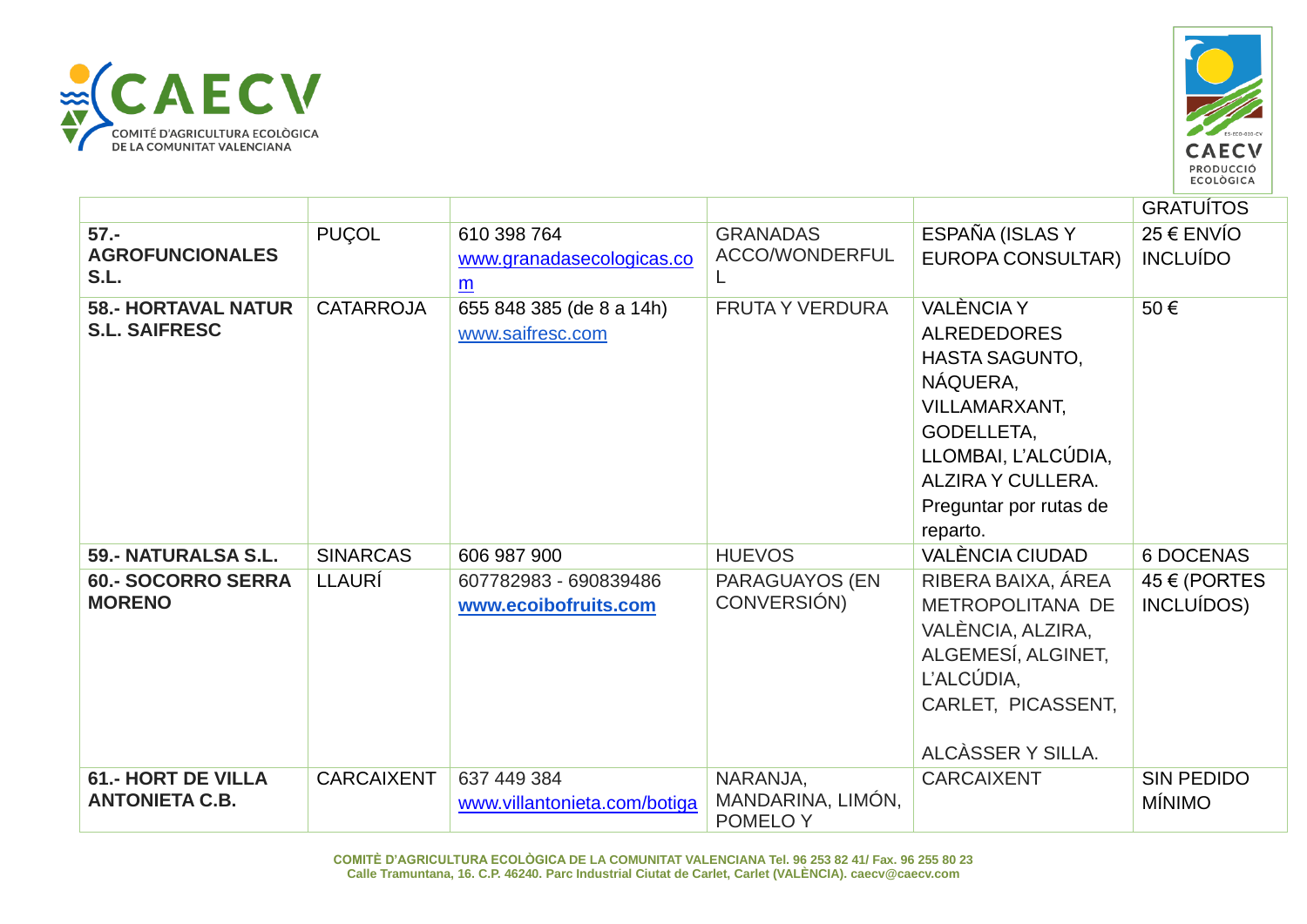



|                                                               |                                                    | $les$                            | <b>GRANADA</b>                                                                             |                                                  |                                                                              |
|---------------------------------------------------------------|----------------------------------------------------|----------------------------------|--------------------------------------------------------------------------------------------|--------------------------------------------------|------------------------------------------------------------------------------|
| <b>62.- MARÍA DOLORES</b><br><b>NAVARRO MARTÍNEZ</b>          | <b>VILLAR DEL</b><br><b>ARZOBISPO</b>              | 655 142 497                      | <b>CARACOLESY</b><br><b>ALMENDRAS</b>                                                      | LOS SERRANOS,<br>CAMP DE TÚRIA Y<br>VALÈNCIA     | <b>A CONVENIR</b>                                                            |
| 63.- JOAQUÍN<br><b>HERRERO BOIL -</b><br><b>HORTA DE XIMO</b> | <b>MARENY DE</b><br><b>VILXES</b>                  | 636 826 520<br>www.hortaximo.com | <b>FRUTASY</b><br><b>VERDURAS</b>                                                          | <b>ESPAÑA</b>                                    | <b>SIN PEDIDO</b><br><b>MÍNIMO</b>                                           |
| 64.- ALTERBIO S.L                                             | <b>ONTINYENT</b>                                   | 962 916 032 - 962 904 174        | <b>FRUTASY</b><br><b>VERDURAS</b><br><b>FRESCAS</b>                                        | <b>COMUNITAT</b><br><b>VALENCIANA</b>            | 25€                                                                          |
| <b>65.- ARTESPIGA ECO</b>                                     | <b>SILLA</b>                                       | 962 421 262                      | PAN Y BOLLERÍA                                                                             | <b>ESPAÑA</b>                                    | <b>SIN PEDIDO</b><br><b>MÍNIMO</b>                                           |
| 66.- ASUNCIÓN<br><b>MARTINEZ COLL</b>                         | <b>LLÍRIA</b>                                      | 669 786 935                      | <b>HORTALIZAS DE</b><br><b>TEMPORADA</b>                                                   | CAMP DE TÚRIA,<br>HORTA NORD,<br><b>VALÈNCIA</b> | 20€                                                                          |
| <b>67.- BODEGA FERRER</b><br><b>GALLEGO</b>                   | <b>JARAGUAS</b>                                    | 649 615 230                      | <b>VINO TINTO</b>                                                                          | <b>ESPAÑA</b>                                    | 60€                                                                          |
| <b>68.- BODEGAS LOS</b><br><b>PINOS S.L</b>                   | <b>FONTANARS</b><br><b>DELS</b><br><b>ALFORINS</b> | 600 584 397                      | <b>VINOS TRANQUILOS</b><br>BLANCOS,<br><b>ROSADOS Y TINTOS</b><br><b>BARRICA Y CRIANZA</b> | <b>ESPAÑA</b>                                    | 59€                                                                          |
| <b>69.- CHUFAS BOU</b>                                        | <b>PUZOL</b>                                       | 961 465 859                      | CHUFA, HARINA DE<br>CHUFA, HORCHATA<br>Y PRODUCTOS<br><b>DERIVADOS</b>                     | <b>ESPAÑA</b>                                    | <b>SIN PEDIDO</b><br>MÍNIMO/PORT<br><b>ES GRATIS A</b><br>PARTIR DE 175<br>€ |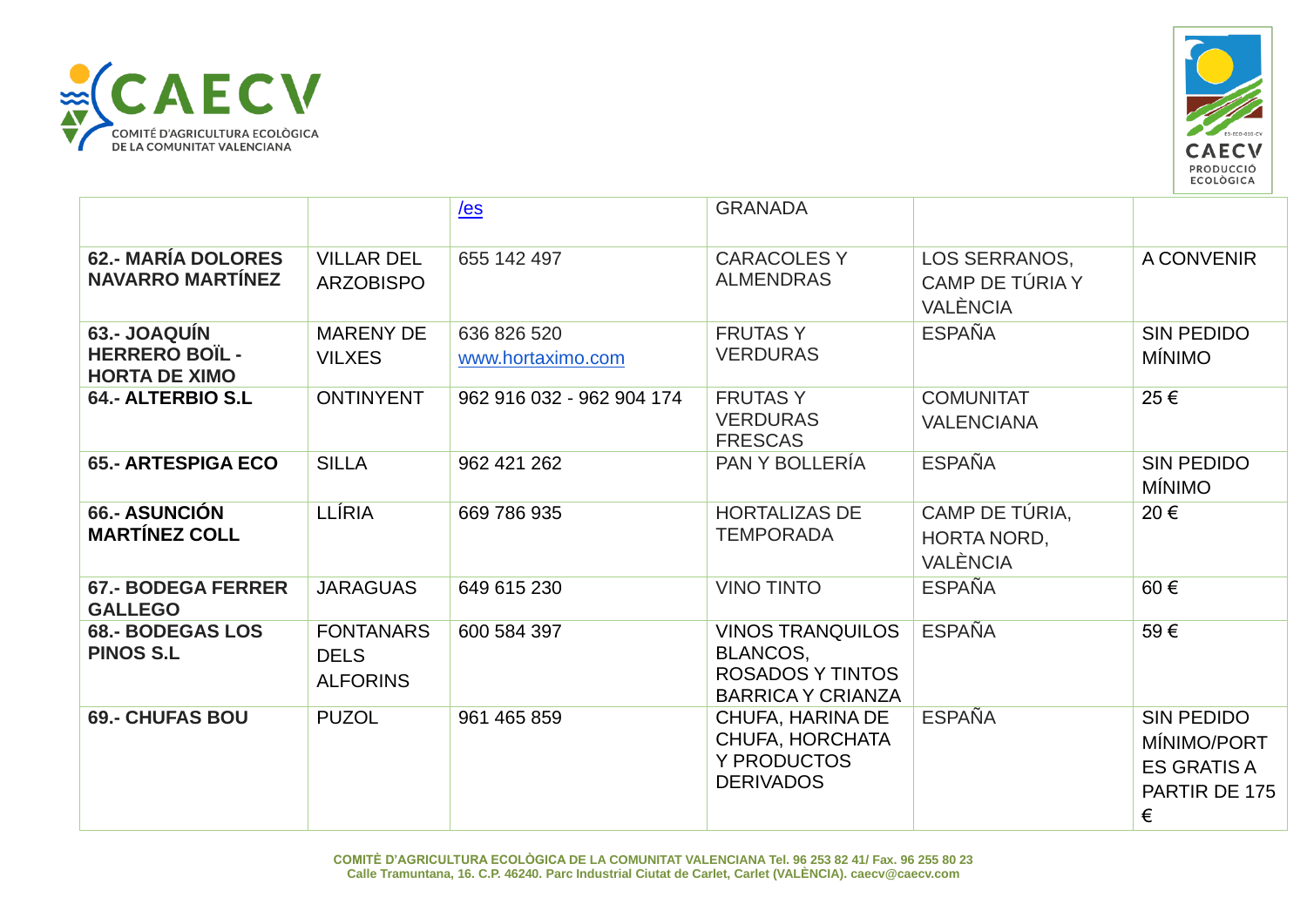



| <b>70.- HNOS. RUIXÓ S.L.</b>                                                        | <b>PUZOL</b>                                    | 676 485 662                                                     | <b>HINOJO Y APIO</b>                                                                                                                                       | <b>ESPAÑA</b>                             | <b>SIN PEDIDO</b><br><b>MÍNIMO</b>            |
|-------------------------------------------------------------------------------------|-------------------------------------------------|-----------------------------------------------------------------|------------------------------------------------------------------------------------------------------------------------------------------------------------|-------------------------------------------|-----------------------------------------------|
| 71.-JORGE<br><b>HERNÁNDIZ DEL</b><br><b>VALLE - BEE NATURA -</b><br><b>BEE MIEL</b> | <b>BÉTERA</b>                                   | 661 944 899 - 637 896 940                                       | MIEL Y PROPÓLEO                                                                                                                                            | <b>VALÈNCIA Y</b><br><b>ALREDEDORES</b>   | 26€                                           |
| 72.- JULIÁ BALAGUER<br><b>S.L.U.</b>                                                | <b>ALBALAT</b><br><b>DELS</b><br><b>SORELLS</b> | 961 857 755                                                     | <b>CHUFAS DE</b><br><b>CALIBRES</b><br>(SUPERIOR,<br>ESTÁNDAR Y MINI),<br><b>HARINA ECOLÓGICA</b><br>DE CHUFA, CHUFA<br>PELADA Y ACEITE<br><b>DE CHUFA</b> | ESPAÑA Y EUROPA                           | 60€                                           |
| 73.- BODEGAS<br><b>VEGALFARO S.L.U.</b>                                             | <b>REQUENA</b>                                  | 962 320 680                                                     | <b>VINOS Y CAVAS</b>                                                                                                                                       | <b>ESPAÑA</b>                             | 48 € (6<br>BOTELLAS)                          |
| <b>74.- ALBERTO GARCÍA</b><br><b>ANDRÉS</b>                                         | <b>UTIEL</b>                                    | 616 748 728                                                     | <b>ALMENDRA</b>                                                                                                                                            | <b>ESPAÑA</b>                             | <b>SIN PEDIDO</b><br><b>MÍNIMO</b>            |
| <b>75.- CAMPOENGUERA</b><br>COOP.V.                                                 | <b>ENGUERA</b>                                  | 962 224 102                                                     | <b>ACEITE DE OLIVE</b><br><b>VIRGEN EXTRA</b>                                                                                                              | PROVINCIA DE<br><b>VALÈNCIA</b>           | 20€                                           |
| 76.- CARLOS<br><b>MARTÍNEZ MORA</b>                                                 | <b>MANISES</b>                                  | 636 047 556                                                     | <b>CÍTRICOS</b>                                                                                                                                            | <b>NACIONAL E</b><br><b>INTERNACIONAL</b> | DESDE 15,5 €                                  |
| 77.- CERVEZAS<br><b>FERNANDEZ PONS</b><br>S.L.                                      | <b>GODELLA</b>                                  | 963 901 799<br>www.fernandezpons.es<br>pedidos@fernandezpons.es | <b>CERVEZA</b><br>ARTESANA, VINOS,<br><b>VERMUTS</b><br><b>ARTEANOSY</b>                                                                                   | <b>ESPAÑA</b>                             | <b>SIN PEDIDO</b><br>MÍNIMO.<br><b>PORTES</b> |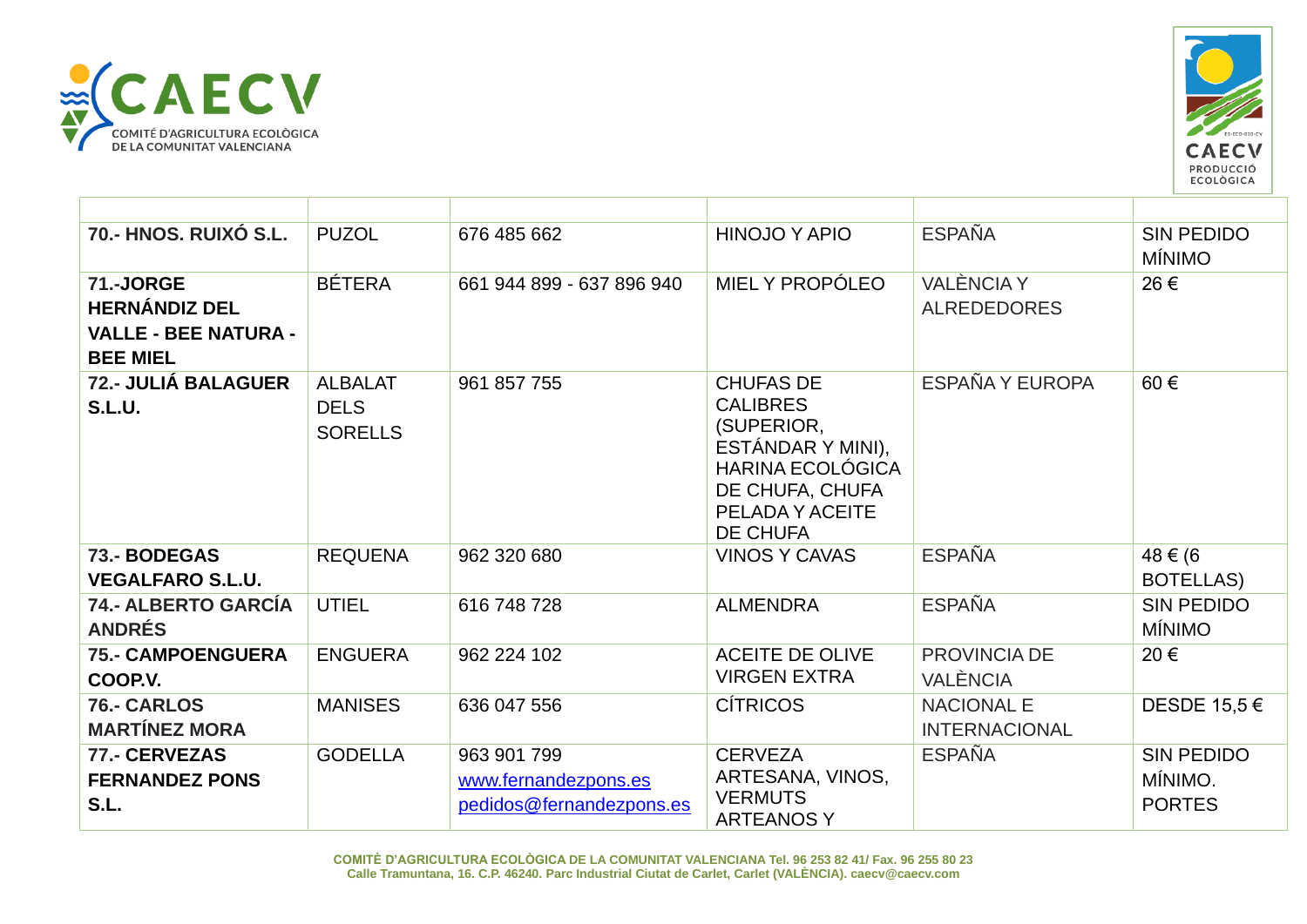



|                                                                   |                                         |                                                         | <b>GINEBRA ARTESANA</b>                  |                                       | <b>GRATIS A</b><br>PARTIR DE 35<br>€                                                     |
|-------------------------------------------------------------------|-----------------------------------------|---------------------------------------------------------|------------------------------------------|---------------------------------------|------------------------------------------------------------------------------------------|
| 78.- M <sup>a</sup> . ENCARNACION<br><b>RECIO ALFONSO</b>         | ARAS DE LOS<br><b>OLMOS</b>             | 699 359 066                                             | <b>VINO 2 LITROS</b>                     | VALÈNCIA                              | 1 CAJA DE 6<br><b>BOTELLAS.</b><br><b>PRECIO</b><br>BOTELLA 6,70<br>$∈ +ENVÍO$           |
| 79.- MARSILEA VINOS -<br><b>ENOLOGICA DEL</b><br><b>OLEANA CB</b> | <b>SINARCAS</b>                         | 616 26 30 29<br>www.marsilea.es<br>vinos@marsilea.es    | <b>VINOS TRANQUILOS</b><br>Y ESPUMOSOS   | <b>ESPAÑA</b>                         | <b>SIN PEDIDO</b><br>MINIMO. SE<br><b>COBRAN</b><br><b>PORTES</b><br>HASTA 50 $\epsilon$ |
| 80.- MORALES JUCAR,<br>S.A.                                       | <b>CORBERA</b>                          | 962 560 255                                             | <b>CÍTRICOS</b>                          | <b>MAYORISTAS</b>                     | <b>UN PALET</b>                                                                          |
| <b>81.- VINOS Y SABORES</b><br><b>ECOLÓGICOS</b>                  | <b>LA PORTERA</b><br>- REQUENA          | 686 428 020                                             | <b>VINO</b>                              | <b>COMUNITAT</b><br><b>VALENCIANA</b> | 30€                                                                                      |
| 82.- JOSEP JOAN<br><b>MUÑOZ ALONSO</b>                            | <b>CASTELLAR -</b><br><b>L'OLIVERAL</b> | 677 533 315                                             | <b>HORTALIZAS DE</b><br><b>TEMPORADA</b> | <b>COMUNITAT</b><br><b>VALENCIANA</b> | $10 \epsilon$ + GASTOS<br>DE ENVÍO                                                       |
| 83.- LUÍS CORBÍ<br><b>COLOMA</b>                                  | <b>VALÈNCIA</b>                         | 646 021 226<br>https://bodegasluiscorbi.com<br>/tienda/ | <b>VINO BLANCO Y</b><br><b>TINTO</b>     | <b>ESPAÑA</b>                         | <b>SIN PEDIDO</b><br>MÍNIMO.<br>NO <sub>SE</sub><br><b>COBRAN</b>                        |